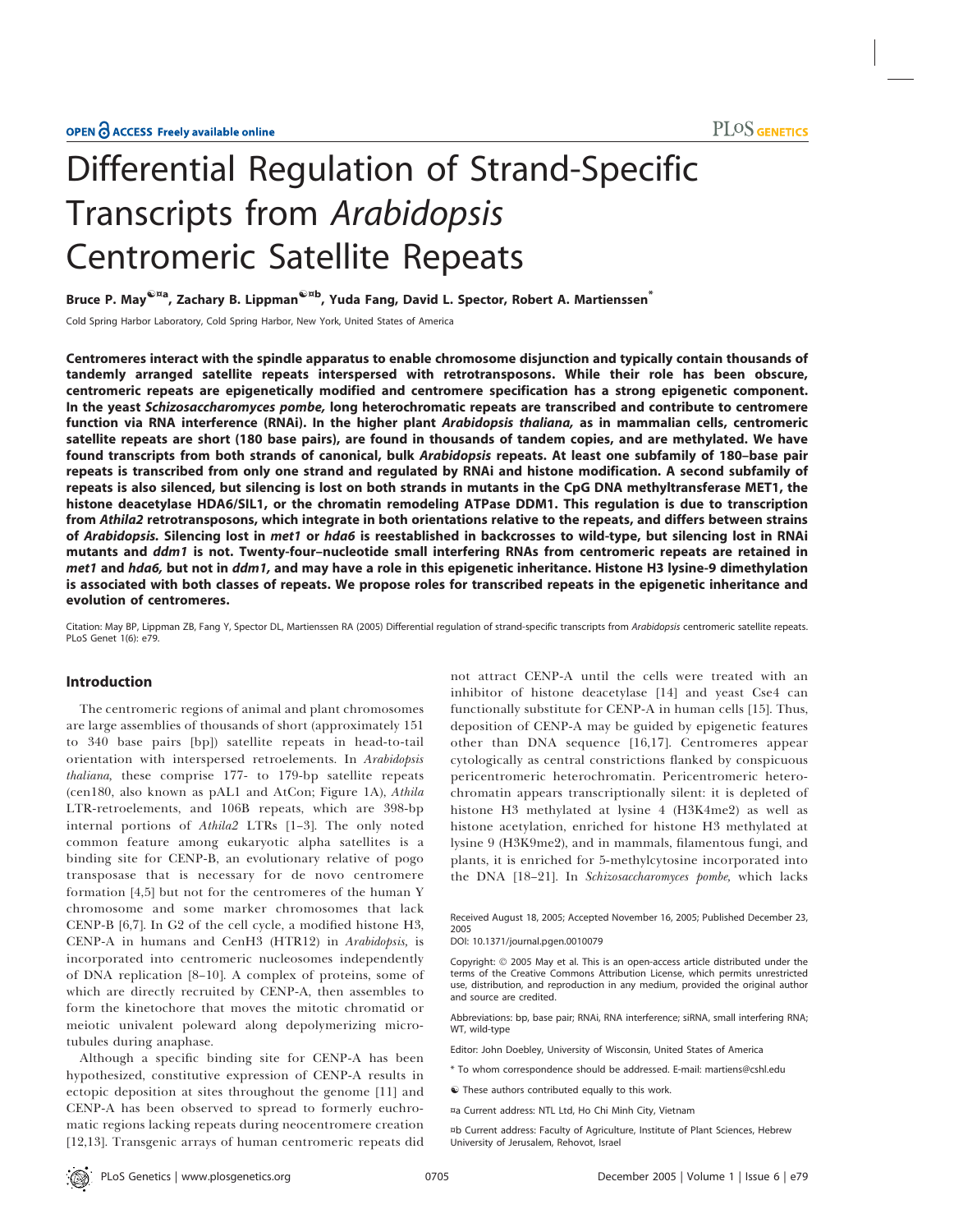## Synopsis

Centromeres are regions of the chromosome that pull the chromosomes to the correct daughter cell during division. They are surrounded by tens of thousands of short satellite repeats, commonly called ''junk'' DNA. The authors show that these repeats are transcribed into RNA, which is subject to RNA interference, giving rise to large amounts of small interfering RNA. Transcripts are associated with chromosomes during interphase, and mutants in heterochromatin formation have elevated transcript levels. At least two classes of transcripts are silenced by two different epigenetic mechanisms, in part because of transposons inserted into them. This pattern of insertion and regulation varies between natural accessions of Arabidopsis. The authors' results suggest a model for centromere evolution and speciation driven by mismatch between pericentromeric repeats and small interfering RNAs in wide crosses.

DNA methylation, the central region mediates attachment to the kinetochore while the heterochromatic outer regions attract H3K9me2, Swi6, and cohesin [22]. Unexpectedly, the heterochromatic repeats are transcribed and subject to RNA interference (RNAi) [23]. RNAi guides histone modification via an interaction between complexes containing small interfering RNAs (siRNAs) and nascent transcripts at the locus [24–26]. H3K9me2 in turn binds a repressor, Swi6 in yeast and heterochromatic protein 1 (HP1) in plants and animals, that propagates a more densely coiled, transcriptionally silenced chromatin structure [22]. In fission yeast, Swi6 interacts with the cohesin complex [27] so that the outer regions remain associated longer during mitosis than the central region or the chromosome arms [28]. Lagging chromosomes are observed at high frequency (20%) in mutants defective in heterochromatin formation such as clr4 (H3K9me2 methyltransferase), swi6 (HP1 homolog), rad21/ cohesin, and RNAi [24,29].

This connection between RNAi and centromeric silencing has since been extended to mammalian, insect, and avian cells, but it is not known if the interaction with cohesin is common to other organisms [30–32]. Drosophila centromeres have subregions containing either the centromeric histone (Cid) or H3K4me2, and these cluster into higher order domains, with Cid clusters facing the kinetochore [33]. Mutants in *Arabidopsis* homologs of *swi6* and *rad21* have early flowering and meiotic phenotypes, respectively, but lagging mitotic chromosomes have not been reported [34,35].

DNA methylation is found in many eukaryotes (although not extensively, if at all, in S. pombe, Drosophila, or Caenorhabditis elegans) and interacts with histone deacetylation and H3K9me2, but the order of steps is unclear: In Arabidopsis, loss of H3K9me2 is accompanied by loss of DNA methylation [36– 39] and loss of DNA methylation is accompanied by loss of H3K9me2 [39–41], although the latter effect may not be direct [20]. The DNA methyltransferase CHROMOMETHY-LASE3 (CMT3), the histone H3 lysine-9 methyltransferase KRYPTONITE (KYP), and the RNAi component AGO4 maintain hypermethylation induced by transcription of long inverted repeats [37,42–45]. In contrast, DNA METHYL-TRANSFERASE1 (MET1) and HISTONE DEACETYLASE6 (HDA6) are required to maintain silencing of promoters induced by transcription of short inverted repeats [46]. Despite the presence of siRNA, other components of the siRNA pathway have not been recovered in these screens, and



Figure 1. Transcripts from Centromeric Repeats in Landsberg erecta (A) cen180 repeats and oligonucleotide primers used in RT-PCR. C1, C2, and C3 are regions of conserved DNA sequence; V is a region of variable sequence. Fc and Rc primers were selected from the conserved regions. (B) RT-PCR of cen180 and 106B repeat transcripts. RT was performed using the primers indicated, followed by PCR with the first primer and a corresponding primer on the other strand. Fc and Rc detect transcripts derived from both strands of bulk repeats, but the F primer detects strand-specific transcripts belonging to a subfamily of these repeats. Primers recognizing ACTIN2 transcripts served as positive controls. Negative controls lacking reverse transcriptase (''no RT'') tested for DNA contamination.

DOI: 10.1371/journal.pgen.0010079.g001

AGO4 is not required for silencing mediated in trans by short inverted repeats [45]. But AGO4 is required, along with DICER-LIKE3 (DCL3) and RNA-DEPENDENT RNA POLYMER-ASE2 (RDR2), for DRM1- and DRM2-dependent DNA methylation and silencing of transgenes when they are introduced via agrobacterium-mediated transformation [47].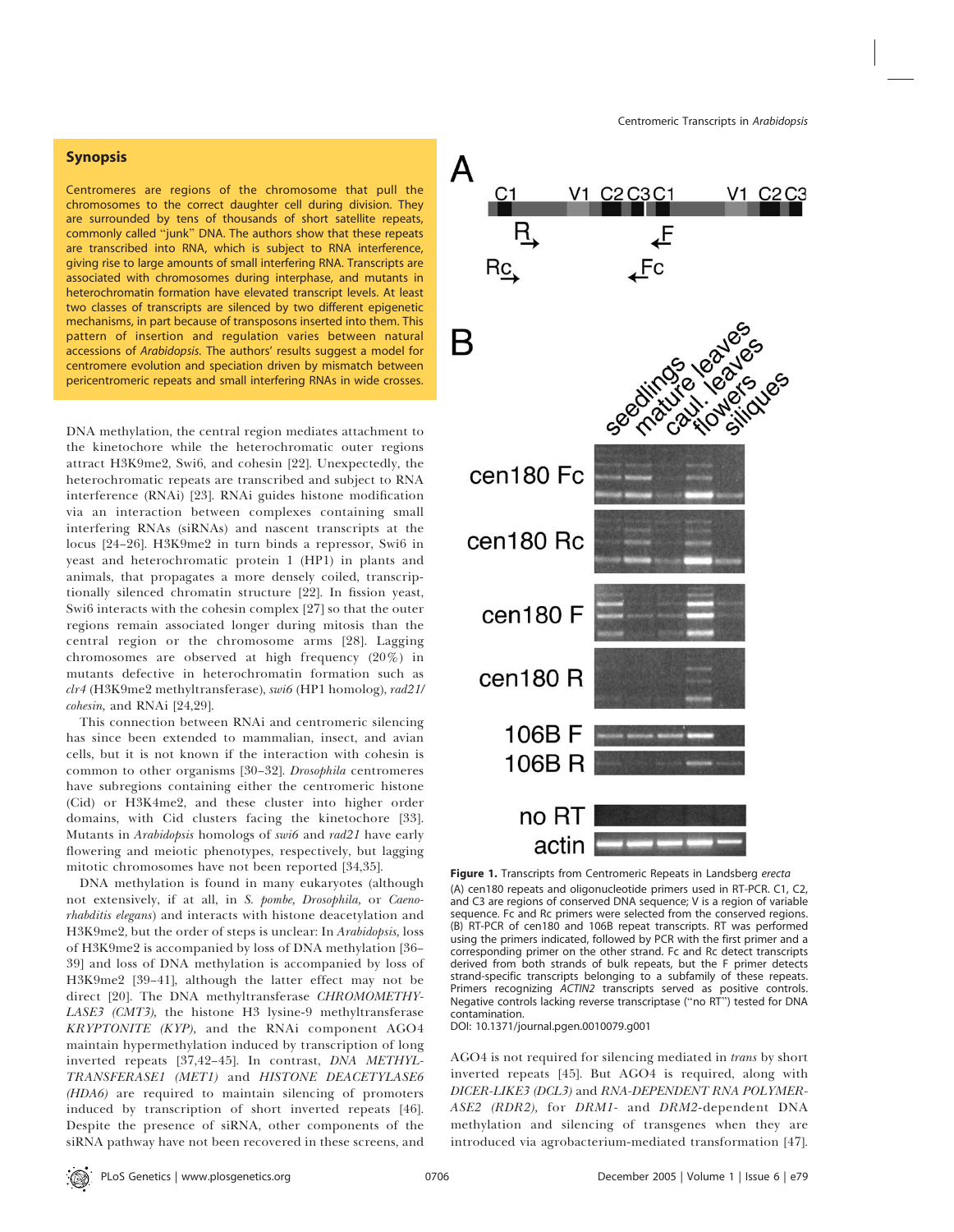Similarly, two pathways have been identified for transposon silencing in Arabidopsis: One involves CMT3, KYP, and AGO1, and the other involves MET1, DDM1, and HDA6 [39]. In this second pathway, resilencing of some but not other transposons in backcrosses suggests a role for siRNA in the establishment of silencing [39]. For most transposons, a role for siRNA in the maintenance of silencing is not apparent in dcl3 mutants, although other dicers can compensate for the loss of DCL3 [48] so that such a role cannot be ruled out.

We have found that centromeric satellite repeats in Arabidopsis are transcribed strand-specifically and that the transcripts remain associated in the nucleus. Only a subset of 180-bp repeats is transcribed, but the repeats are partially silenced by an RNAi-based system including DCL1, AGO1, CMT3, KYP, and HDA6/SIL1. Loss of silencing is inherited epigenetically in backcrosses. Other 180-bp repeats are silent in wild-type (WT) but transcribed in met1, ddm1, and hda6. Athila2 LTR retroelements direct the transcription of these satellite repeats, and silencing is restored in met1 and hda6 backcrosses. Consistent with differing patterns of retroelement insertion, different repeats are transcribed in the Landsberg and Columbia strains of Arabidopsis, providing a possible mechanism for the rapid evolution of centromeric satellite repeats.

## Results

# Centromeric Repeats Are Transcribed and Remain in the **Nucleus**

Arabidopsis cen180 repeat families are 78% to 96% identical in sequence. Variant repeats are located on different chromosomes [49] and may, like human alpha satellites, form subdomains [50], but each repeat contains common conserved regions [2]. We designed cen180 Fc and Rc primers (Figure 1A) to recognize two conserved regions, and these primers amplified a large number of repeats from genomic DNA. Transcripts from centromeric repeats were detected by RT followed by PCR. ''F-strand transcripts'' are transcribed from the forward (Watson) DNA strand and reverse transcribed into cDNA using an F primer; ''R-strand transcripts'' are transcribed from the reverse (Crick) DNA strand and reverse transcribed into cDNA using an R primer. Using the highly conserved Fc and Rc primers, transcripts from both strands could be detected (Figure 1B). However, transcripts from each strand could be derived from different subfamilies of repeats. In order to test this possibility, specific primers were used (F primer and R primer, Figure 1A) to amplify only a subset of cen180 repeats [20]. In this case, we found that Fstrand transcripts were much more abundant than R-strand transcripts in vegetative and floral tissues, suggesting strandspecific transcription of individual subfamilies of repeats (Figure 1B). Transcription from only one strand was consistent with transcripts initiating in tandem orientation from the repeats, while the amplification of 180-bp multimers indicated that transcripts did not terminate within each repeat. Transcript levels were highest in young seedlings and developing inflorescences, indicating expression in dividing cells.

The same subfamily of cen180 repeats were amplified from genomic DNA and used as strand-specific probes for in situ hybridization (see Materials and Methods). In longitudinal sections of WT inflorescences, F-strand transcripts were more



Figure 2. In Situ Hybridization of Centromeric Probes with Longitudinal Sections of Inflorescences

(A) Inflorescence meristem and developing buds probed with digoxigenin-labeled F strand of cen180  $F + R$  PCR products and (B) probed with R strand. Mature tissue about 5 mm below the meristem (C) probed with F strand of cen180 and (D) probed with R strand. The scale bars are 50 um.

(E) More highly magnified view of nuclei from developing buds probed with F strand (scale bar is 10  $\mu$ m).

DOI: 10.1371/journal.pgen.0010079.g002

abundant than R-strand transcripts (Figure 2), consistent with RT-PCR (Figure 1B). Young, proliferating tissues (Figure 2A and 2B) had more signal than mature tissue (Figure 2C and 2D). Strand and tissue specificity indicated that the signal came from cellular RNA and was not due to background hybridization with fortuitously denatured DNA. Under higher magnification, small punctate nuclear signals were seen with the F-strand probe, consistent with nascent transcripts remaining at the centromere (Figure 2E). In contrast, what little signal could be detected with the R-strand probe was nuclear but not punctate (Figure 2B and 2D).

## Satellite Repeat Transcripts Are Regulated by DNA Methylation, Histone Modification, and RNAi

In S. pombe, H3K9me2 depends on RNA silencing of pericentromeric repeats [23], and vice versa [51]. Similarly, in Arabidopsis, H3K9me2, RNAi, and DNA methylations are mutually interdependent [39,45]. We examined the level of pericentromeric transcripts in Arabidopsis mutants defective in DNA and histone methylation as well as in RNAi (Figure 3A). Elevated transcript levels were detected in dcl1-9 (a weak allele of DICER-LIKE1), ago1–9 (a strong allele of ARGO-NAUTE1), rdr2–1 (a T-DNA insertion in RNA DEPENDENT RNA POLYMERASE2), dcl3–1 (a T-DNA insertion in DICER-LIKE3),  $kyp-2$  (a splice-site mutation in histone H3 K9 methyltransferase), hda6/sil1 (an allele of HISTONE DEACE-TYLASE6), cmt3-m5662 (a null allele of the CNG DNA methyltransferase), met1–1 (a strong allele of the CG DNA methyltransferase), and  $ddm1-2$  (a hypomorphic allele of the swi/snf chromatin remodeling ATPase). Strand-specific RT-PCR (Figure 3A) indicated that F-strand transcripts were elevated in abundance in cmt3, kyp, hda6, and the RNAi mutants, whereas both F- and R-strand transcripts accumulated in met1 and ddm1. In backcrosses to WT, elevated transcript levels were inherited epigenetically from cmt3, ddm1, and kyp. Reestablishment of silencing was observed for both strands in met1/+ backcrosses and on one strand in hda6/ + backcrosses. dcl1-9 and ago1-9 were not tested in this way due to sterility [39]. Northern analysis of met1 and dcl1 mutants revealed heterogeneous transcripts ranging from approximately 0.1 kb to more than 5 kb, indicating multiple, irregular transcription initiation and/or termination sites (Figure S1).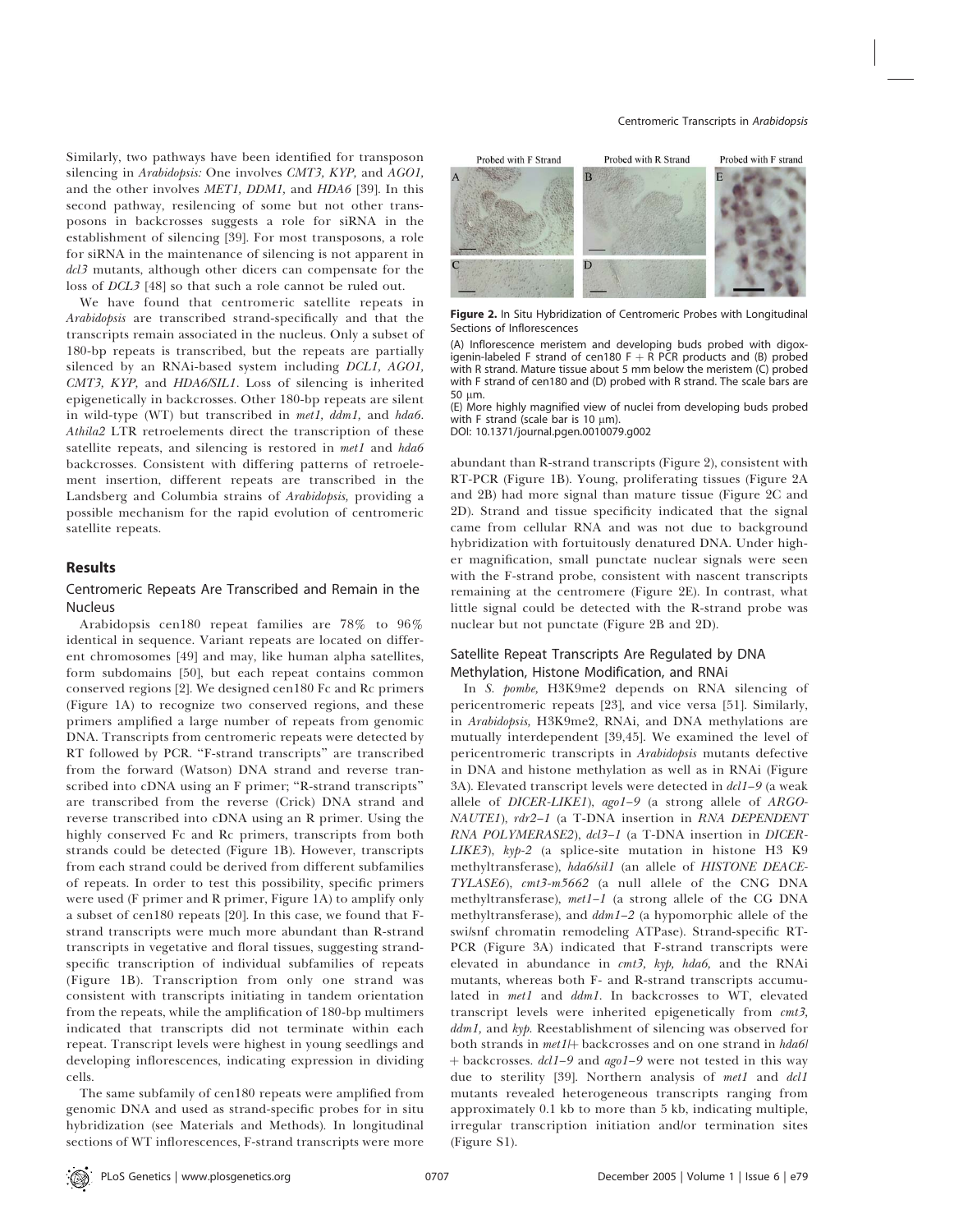

Figure 3. Regulation of Centromeric Transcripts

(A) Strand-specific RT-PCR of cen180 repeats. RT was performed with forward and reverse primers indicated to the left of each panel. Mutants in DNA methylation (cmt3, met1), chromatin remodeling (ddm1), histone modification (kyp, hda6), and RNAi (dcl1, ago1) were in the Landsberg erecta (Ler) ecotype. rdr2 and dcl3 were in the Columbia background. m indicates homozygous mutants and b indicates backcrosses of mutants to WT (wt). Positive controls were primers recognizing the ACTIN2 gene; negative controls lacked reverse transcriptase (no RT).

(B) Restriction site analysis of repeats. Repeats were amplified by cen180 F+R primers from genomic DNA (lanes 1), cDNA from met1 mutants (lanes 2), and cDNA from dcl1 mutants (lanes 3). Repeats in genomic DNA that have TaqI sites are not transcribed in either mutant, while those with Sau3AI sites are not transcribed in dcl1.

(C) Oligonucleotide probes specific for the subfamilies of  $F + R$  cen180 repeats expressed in dcl1 and met1 mutants.

(D) Strand-specific RT-PCR of cen180 repeats. RT was performed with F or R primers as in (A). Southern hybridization of these products with specific oligonucleotide probes distinguished subfamilies of repeats that were differentially regulated.

(E) Detection of read-through transcripts between cen180 and 106B repeats by strand-specific RT-PCR. 106B Fout (lane 1) and cen180 F (lane 2) primers were used to prime cDNA, followed by PCR amplification. The configuration of the transcripts is shown below each lane. Other combinations of primers did not give detectable products. RNA was prepared from aerial tissues from 28-day-old plants. DOI: 10.1371/journal.pgen.0010079.g003

# Satellite Repeat Subfamilies Are Silenced by Different Mechanisms

One explanation for this differential regulation was that further subfamilies of  $F + R$  repeats were differentially regulated on each strand. We therefore examined which particular repeats were expressed in met1 compared with dcl1, ago1, and WT using restriction and sequence analysis of cDNA. Digestion of PCR products from cDNA and genomic DNA with TaqI revealed that transcribed repeats, which were sensitive to TaqI digestion, were a minority of those amplified from genomic DNA, most of which were not sensitive (Figure 3B). Further, RT-PCR products from met1 were digested by Sau3AI, indicating they had Sau3AI sites, but cDNAs from dcl1 were not digested and must therefore differ in sequence. Transcribed repeats were sequenced and grouped by cDNA sequence similarity using CLUSTALW. Whereas those from WT, dcl1, and ago1 formed mixed clusters, transcripts from met1 were from a distinct subfamily of repeats (Figure S2).

Diagnostic 20-mers were designed from the most highly diverged satellite cDNAs (Figure 3C) and hybridized to strand-specific RT-PCR products from the various mutants (Figure 3D). Hybridization was exclusive and complementary. F-strand transcripts from the subfamily of repeats expressed in WT were elevated in cmt3, kyp, hda6, dcl1, and ago1, but

transcripts from the R strand were not seen. Elevated transcript levels were inherited epigenetically when kyp, hda6, and cmt3 mutants were backcrossed to WT. The subfamily of repeats expressed in *met1* was transcribed from both strands in met1 and hda6 but only from the F strand in ddm1. These transcripts could not be detected in WT and were epigenetically inherited in  $ddm1/$  but were substantially resilenced in hda6/ $+$  or met1/ $+$  backcross progeny. In this respect, they resemble ATGP1 gypsy-class LTR retrotransposons [39,41,52]. Additional R-strand transcripts, detected by RT-PCR in  $ddm1$ , did not hybridize with either probe, indicating a third subfamily of differentially regulated repeats.

The differentially regulated subfamilies of cen180 repeats are very similar, so sequence differences are unlikely to account for differences in regulation. A more likely explanation was that some cen180 transcripts might be driven by read-through from adjacent retroelements. The 106B LTRlike repeats and Athila-class LTR retroelements are integrated throughout pericentromeric regions [53] and are interspersed in random orientation with respect to cen180s (data not shown). F-strand 106B transcripts were detected in WT but were only weakly up-regulated in cmt3, kyp, and hda6 (Figure 3A). Transcripts from both strands were up-regulated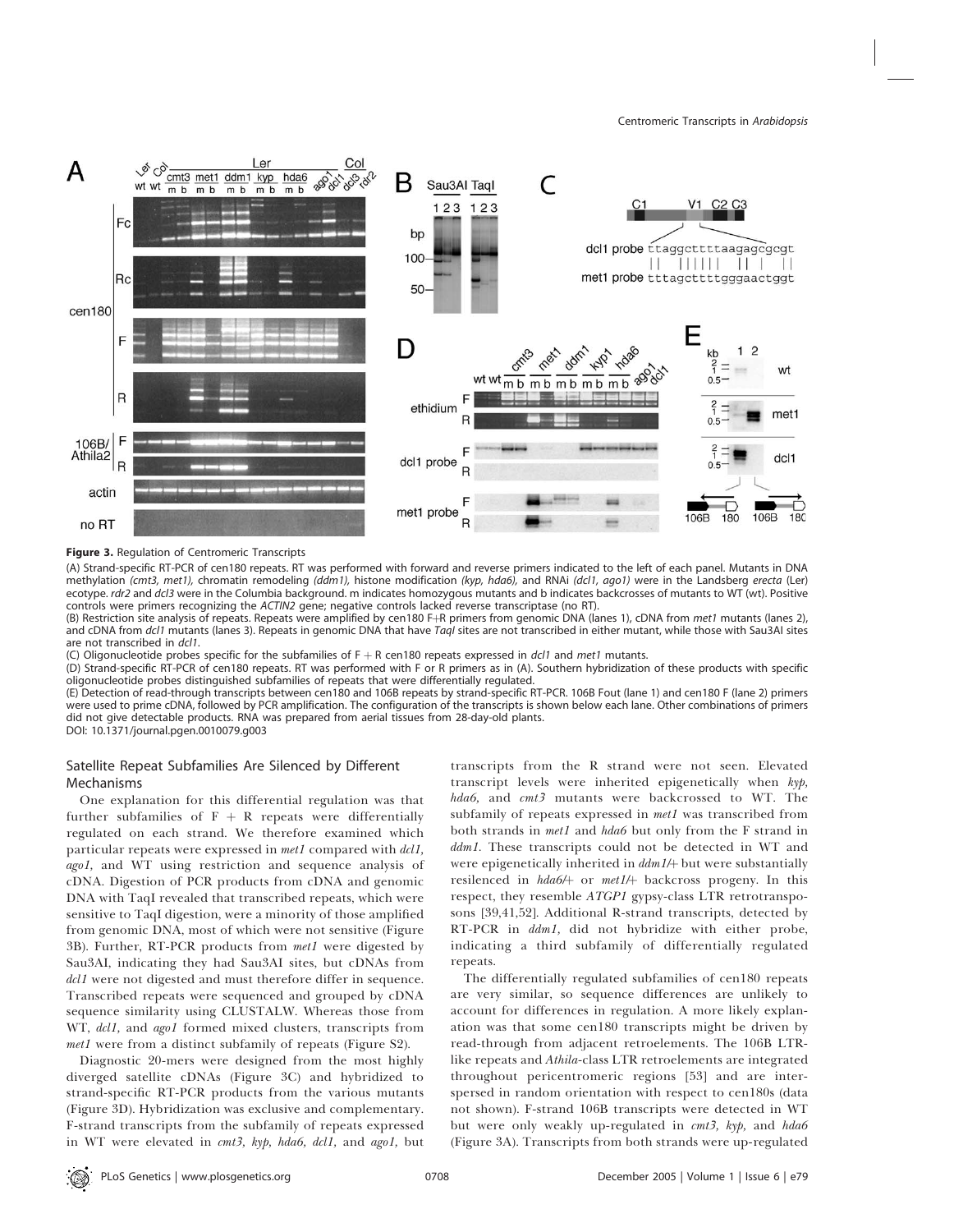

Figure 4. Polymorphic Regulation of cen180 Transcripts

Primers were designed to recognize sample cen180 cDNAs from dcl1 and met1 mutants of Landsberg erecta (see Figure 3C) and dcl3 and met1 mutants of Columbia. PCR amplification using genomic DNA templates (DNA) tested for the presence of the particular repeats in the genome of each ecotype. RT-PCRs using RNA detected transcripts in WT (wt) and mutants of each ecotype as indicated. The cen180 Fc  $+$  Rc primers served as positive controls in the presence of reverse transcriptase and negative controls in its absence. RNA was prepared from aerial tissues from 28 day-old plants.

DOI: 10.1371/journal.pgen.0010079.g004

in ddm1 and met1, and R-strand transcripts were up-regulated in hda6. In this respect, 106B repeats resembled both classes of cen180 repeats, and we examined the possibility they were co-transcribed using cDNA that was reverse transcribed with 106B or cen180 primers (Figure 3E). F-strand co-transcripts originating in cen180 repeat arrays could be detected in WT and dcl1. In contrast, reverse strand co-transcripts appeared

to originate within 106B and could only be detected in met1. Subsequent RACE PCR showed that these co-transcripts originated in the LTR of Athila2 itself (not shown). Other cotranscripts were not seen. This indicated that differential genetic regulation of each class of cen180 repeat transcript could be explained by differential origin of the transcripts in 106B/Athila2 and cen180 repeats, respectively.

# Polymorphic Regulation of Repeats

Most of the mutants described above were isolated in the Landsberg genetic background, but rdr2 and dcl3 were isolated in Columbia, and so this WT strain was also assayed for transcripts. Surprisingly, Columbia and Landsberg transcripts amplified with conserved primers Fc and Rc differed in their regulation (Figures 3A and 4). We therefore sequenced cen180 RT-PCR products from dcl3 and met1 mutants of Columbia and designed diagnostic primers for amplification of genomic DNA and cDNA (Figure 4). Primers corresponding to  $dcl3$ -and met1-specific transcripts amplified cDNA from each corresponding mutant in Columbia, as expected. However, no cDNA could be amplified from met1 or dcl1 mutants in Landsberg despite the presence of such repeats in the Landsberg genome (indicated by amplification of genomic DNA). Conversely, specific transcripts detected in dcl1 mutants in Landsberg were found to accumulate in met1 mutants of Columbia, indicating that the regulation of this class of repeats had changed during the divergence of these two ecotypes. Repeats transcribed specifically in met1 mutants of Landsberg do not appear to be present in the Columbia genome. The origin of this natural variation is discussed below.

# Histone Modifications Associated with Satellite Repeats

We attempted to examine histone methylation associated with centromeric repeats using semiquantitative chromatin immunoprecipitation, although this proved to be very difficult as previously reported [20,40] because of the very high copy numbers involved. Nonetheless, while quantitative changes were not reliable, qualitative changes could be detected (Figure S3). H3K9me2 was substantially reduced in kyp and agol over both classes of repeat, resembling transposons such as ATCOPIA4 [39] as well as pericentromeric repeats and retrotransposons in S. pombe and Drosophila [23,31]. In met1 and ddm1, H3K9me2 was largely lost from 106B but only slightly reduced at cen180. H3K4me2 underwent a modest but heritable increase in  $ddm1$  and was found associated with each class of repeat in WT, perhaps reflecting the transcription of the repeats. The association of H3K4me2 with heterochromatic pericentromeric repeats has also been reported in S. pombe [23], while in Drosophila [33] it is interspersed with Cid in more central domains.

DNA methylation of centromeric repeats has been extensively investigated by gel blot analysis, and we have obtained similar results (Figure S4). CNG methylation is partial in WT and reduced in  $ddm1$ ,  $cmt3$ , and  $kyp$  [21,37,42,43], but it is unaffected in hda6 [54]. CG methylation is more extensive than CNG methylation at the centromere in WT and is lost only in met1 and ddm1. However, met1 affects transcripts initiating in 106B/Athila2 LTRs and not those initiating within the class of cen180 repeats regulated by RNAi (Figure 3E). hda6 has a similar effect on 106B transcripts but has no effect on CG methylation, although H3K9me2 is reduced ([54] and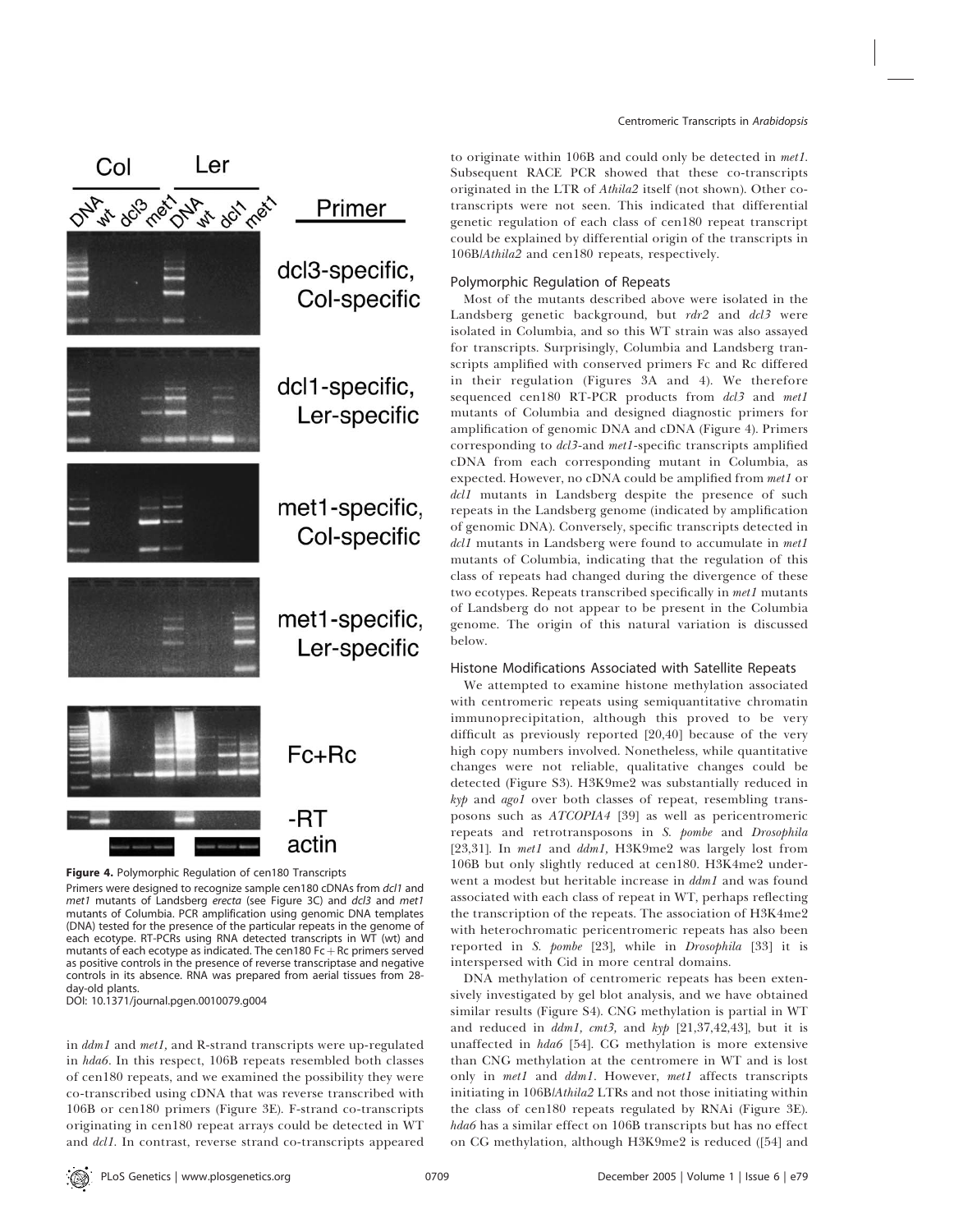

Figure 5. siRNAs from Centromeric Repeats Total RNA was purified from plants of the indicated genotypes, and small RNAs were enriched by solubility in PEG (see Materials and Methods). Mutants and WT (wt) were in the Landsberg erecta background (A) or the Columbia background (B). RNA was prepared from aerial tissues from 28 day-old plants.

DOI: 10.1371/journal.pgen.0010079.g005

data not shown). H3K9me2 was retained in rdr2 and dcl3 (data not shown). Thus, neither DNA methylation nor H3K9me2 correlates perfectly with the specific deregulation of 106B/ Athila2- or cen180-driven satellite repeat transcripts, although complexes responsible for each modification play a major role.

# siRNA from Centromeric Transcripts Depends on DDM1, DCL3, and RDR2

Centromeric repeat transcripts in S. pombe correspond to siRNAs [55] that depend on Dcr1, Rdr1, and Ago1 for their accumulation [56,57]. In Arabidopsis, 24-nucleotide siRNAs corresponding to 180-bp centromeric repeats were detected in WT and were unchanged in met1, hda6, cmt3, ago1, dcl1, and kyp but were reduced in ddm1 and almost entirely absent from  $dcl3$  and  $rdr2$  (Figure 5A and 5B). These blots were deliberately overexposed to show residual levels of 24 nucleotides and smaller classes of siRNA. It is not possible to tell if these are derived from specific subclasses of repeats. Small RNAs corresponding to both strands of 106B repeats were also unchanged in most mutants but were increased in ddm1, decreased in ago1 (Figure 5A), and could not be detected in  $dcl3$  and  $rdr2$  (Figure 5B), resembling siRNA derived from the gypsy class retrotransposons ATGP1 [39] and Athila2 (data not shown). Both dcl3 and rdr2 have been shown to be required for production of endogenous siRNAs, while *dcl1* is required for processing of micro-RNAs [58] and trans-acting siRNAs [59,60].

# Lagging Chromosomes Were Not Observed in Mutants Defective in Silencing

In the fission yeast S. pombe, mutants defective in centromeric silencing recruit, but fail to retain, cohesin in anaphase pericentromeric heterochromatin, because of the loss of H3K9me2 and associated Swi6 [61]. We therefore examined anaphase in centromeric silencing mutants in Arabidopsis. Developing floral or root tissue was fixed in paraformaldehyde and stained with DAPI to detect the presence of lagging or otherwise abnormal chromosomes during anaphase. In WT anaphase cells ( $N = 20$ ), rdr2 mutant cells (N = 49), and *ddm1* mutant cells (N = 23), no abnormality was seen (not shown). Further, these mutants were indistinguishable from WT in growth and fertility, unlike mutants in rad21/cohesin, which are semisterile due to defects in meiosis [34]. One explanation might be that H3K9me2 was largely retained in rdr2 and ddm1, so that any interaction with Swi6 homologs and cohesin was retained. However, mutants in the H3K9 methyltransferase kyp are also fully fertile, and lagging chromosomes were not observed in kyp anaphase cells either  $(N = 24)$ . Differences between the yeast and plant systems are discussed below.

# **Discussion**

## Silencing of Centromeric Transcripts in Arabidopsis and Fission Yeast

Arabidopsis centromeric repeats are transcribed and, for at least one subfamily, transcripts from one strand accumulate predominantly and are regulated posttranscriptionally by RNAi, similar to the situation in S. pombe. This is consistent with the tandem orientation of these large blocks of repeats: putative promoter sequences found in each repeat would be expected to align in the same orientation as each other (Figure 6). Recently, each strand of the pericentromeric repeats in Arabidopsis was found to differ in DNA methylation [62]. While certainly an intriguing result, these differentially methylated sequences were located outside the satellite repeats and mostly composed of retrotransposons integrated in both orientations. Therefore, the significance of this methylation for strand-specific transcription of the satellite repeats is not yet clear.

Even though they are transcribed from only one strand, tandem repeats can theoretically generate siRNA by reiterative rounds of RdRP replication and Dicer degradation [63]. The requirement for both DCL1/AGO1 and RDR2/DCL3 indicates both 21- and 24-nucleotide siRNAs may be involved. Although we could barely detect 21-nucleotide siRNA on blots, rare centromeric siRNA of this size has been detected by sequencing [64]. For other repeat subfamilies, both strands were silent, but transcription could be detected in mutants defective in the DNA methyltransferase MET1 and the type I histone deacetylase HDA6. These transcripts arose by readout from LTR retrotransposons inserted among the repeats (see Figure 3E).

In fission yeast, RNAi is required to maintain normal levels of H3K9me2 at the outer pericentromeric repeats [23] and mutants have lagging chromosomes at anaphase [24,29]. A similar repeat is responsible for aspects of silencing at the mating type locus, but additional cis-acting elements are required for silencing in the absence of RNAi, requiring histone deacetylation instead [65]. In Arabidopsis, dcl3 and rdr2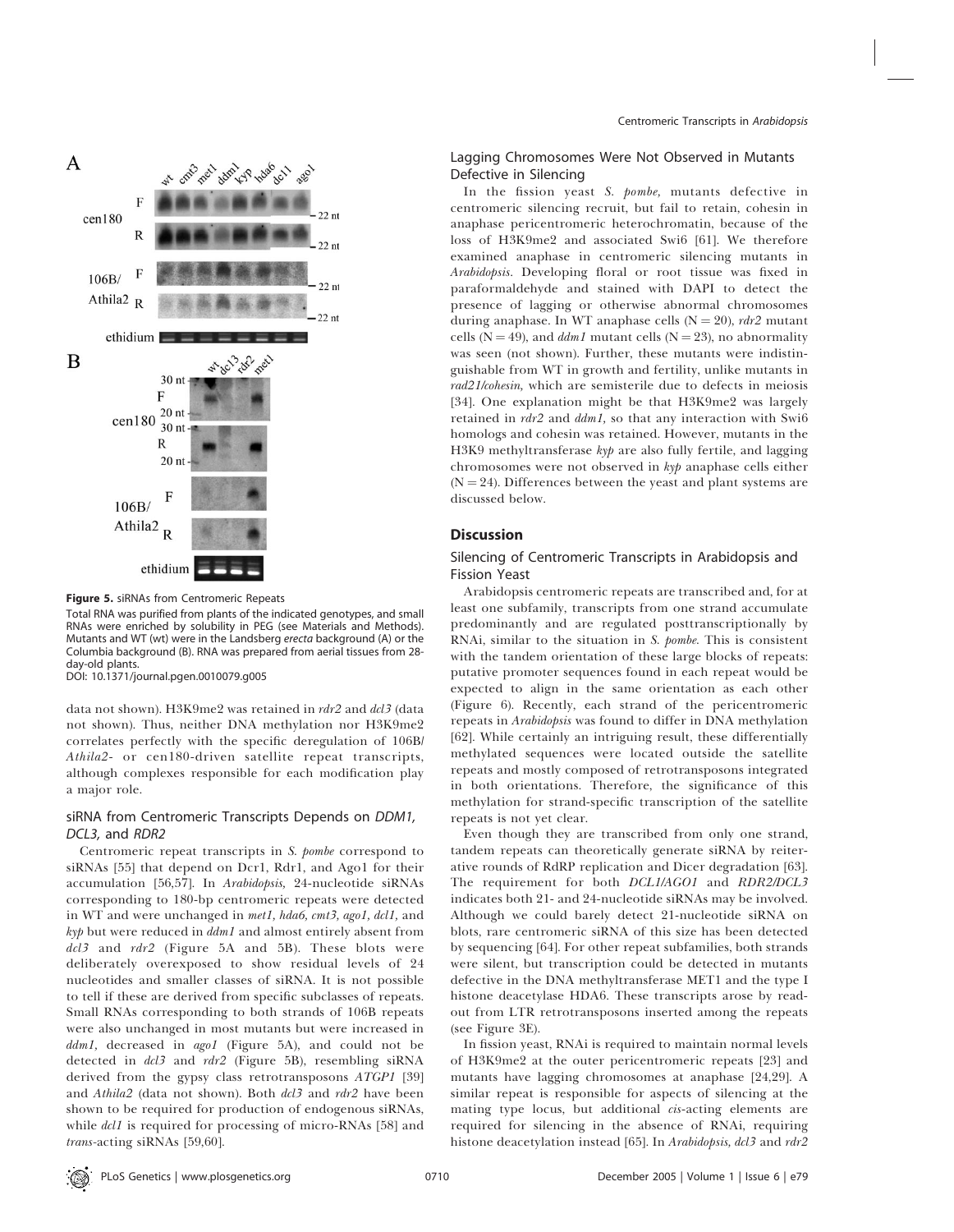

Figure 6. A Model for the Regulation and Evolution of Centromeric Satellite Repeat Transcripts

(A) New tandemly arranged repeats are transcribed on one strand and processed by RNAi.

(B) Older repeats accumulate retrotransposon insertions that interrupt and silence the transcripts via MET1, HDA6, and DDM1.

(C) In met1, hda6, or ddm1 mutants, the silencing complex is lost and promoters from retrotransposon LTRs drive transcription from both strands. cen180 repeats are blue chevrons, and retrotransposons are green boxes (not to scale).

DOI: 10.1371/journal.pgen.0010079.g006

mutants had little or no 24-nucleotide centromeric satellite siRNAs, yet had no detectable defects in H3K9me2 accumulation or in centromere function. This is also evidence of redundant mechanisms for maintaining H3K9me2, one RNAi based and the other depending on CG methylation and histone deacetylation of retrotransposons. However, kyp mutants lost most H3K9me2 without anaphase defects, although other H3K9 methyltransferases may be redundant with KYP [19], just as other Dicers are redundant with DCL3 [48]. Nevertheless, we cannot exclude the possibility that heterochromatic association of cohesin via H3K9me2 is not required for mitotic chromosome disjunction in plants [34], which lack centrosomes and may differ from animals in this respect.

If RNAi at the centromere is dispensable but transcripts are still found, this raises the possibility that the transcripts themselves may have some function. Centromeric transcripts from CRM retrotransposons and CentC satellite repeats are associated with immunoprecipitated kinetochores in maize, although neither full-length transcripts nor siRNAs were detected on Northern blots, so that the origin and fate of these transcripts are unknown [66]. Similarly, major and minor satellite repeats are transcribed from mouse centromeres, but in this case RNA interference is thought to play a role [30,67]. Our results indicate that centromeric transcripts can be long, persist in the nucleus, and show some correlation with mitotic activity and may associate with chromosomes. Whether the transcripts serve to recruit factors in addition to the RNAi apparatus remains to be seen.

The role of DDM1 in siRNA production is unclear, but it may stabilize siRNA in a complex [39], or even promote RNAdependent RNA polymerase, in the same way as other swi/snf helicases promote DNA-dependent RNA polymerases [68].

This could account for the difference between 106B and cen180 siRNA accumulation in ddm1. If siRNA processing was reduced but 106B was transcriptionally up-regulated, this could lead to an overall increase in siRNA in ddm1. In contrast, if cen180 repeats were not transcriptionally upregulated, siRNA would be decreased in ddm1. Combined losses of siRNA and H3K9me2 are most severe in ddm1, and chromocenters are severely disrupted [69], indicating they may play a role in heterochromatin association even though lagging chromosomes were not observed.

#### Maintenance and Reestablishment of Silencing

Silencing of centromeric repeats was restored in met1/+ following backcrosses to WT, as was methylation [70]. However, transgene silencing and methylation were not restored in similar backcrosses, although allelic differences could be responsible [52]. Transposon methylation could also be restored in  $met1/$  but only for those transposons that retained H3K9me2 and siRNA in met1 [39]. siRNA from cen180 repeats was also retained in met1 and hda6, but it was reduced in ddm1 and F-strand silencing was not restored in  $ddm1/$ . These results are consistent with a silencing complex, composed of DDM1, MET1, and HDA6, while de novo histone and DNA modification is guided by siRNA [39]. HDA6 may act downstream of MET1 as CG methylation is unaffected in hda6 mutants [54] (Figure S4), consistent with the interaction of histone deacetylase with CG methyl-binding proteins in mammalian cells [71]. cen180 repeats transcribed in  $cmt3$  and kyp are inherited epigenetically in an active state in backcrosses, indicating silencing cannot be reestablished in trans even in the presence of cen180 siRNA, which is retained in the mutants. H3K9me2 is lost in kyp and may play a role in reestablishment. In cmt3, H3K9me2 is retained but CNG methylation is lost so both marks may be required. However, silencing of some, but not all, of these transcripts is restored in hda6/<sub>t</sub>, indicating that epigenetic inheritance is not simply a matter of chromosomal modification.

#### Evolution of Centromeres

Centromeres are dynamic components of genome evolution. In sequenced arrays of human 171-bp satellites, the central repeats appear to be the youngest, with progressively older repeats on the outside. Formation and homogenization of new repeats are hypothesized to occur via unequal recombination, so that one repetitive sequence comes to dominate the centromere [50]. CENP-A has been proposed to co-evolve with such repeats, although binding to new, homogenous repeats has not been directly tested [72]. Transcribed repeats could also be replicated via RT and retrotransposition. New copies, being identical in sequence, would still be recognized by siRNA. As repeats age, retrotransposon insertions would recruit MET1 and DDM1, silencing the repeats transcriptionally and allowing them to diverge (Figure 6). This model predicts that younger RNAiregulated repeats should be toward the center of the centromere and older MET1-regulated repeats should be on the flanks. In support, BLAST analysis showed that MET1 regulated repeats do indeed predominate in the sequenced portion of the genome, i.e., the exterior regions of the centromere (Figure S5). The regulation of subfamilies of centromeric repeats has diverged in the Columbia and Landsberg ecotypes, which are closely related [73]. Although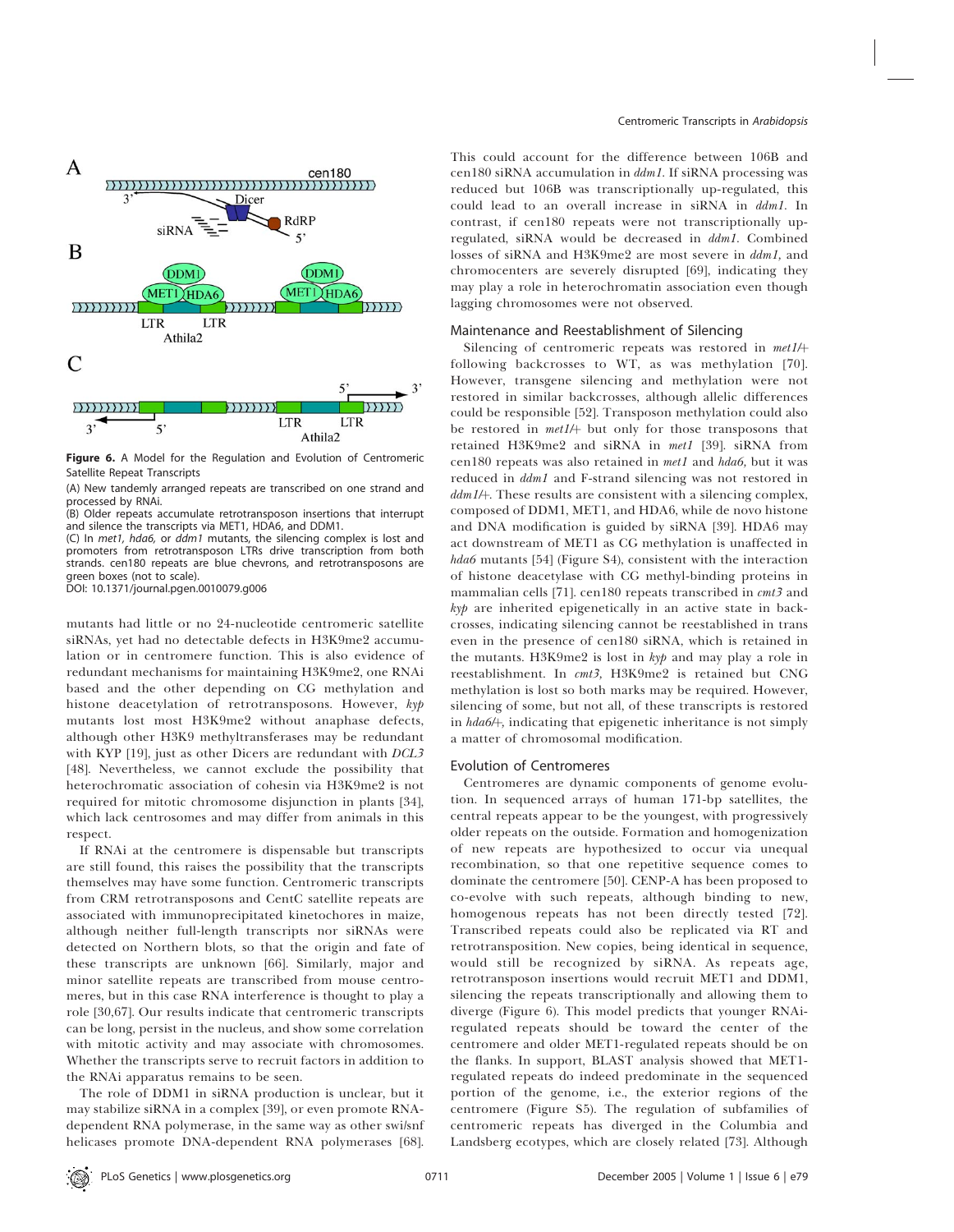the centromeric heterochromatin has not been completely sequenced in either strain, the pattern of retrotransposon insertions elsewhere in the genome is quite different [74], and this could account for the differential silencing of individual subfamilies of centromeric repeats in each strain (Figure 6). The transcription of centromeric repeats provides an attractive model for speciation. In wide crosses, paternal chromosomes might be destabilized if the pericentromeric repeats no longer match the sequence of maternal siRNA. This mechanism could contribute to hybrid incompatibility in polyploids as well as the loss of paternal chromosomes in wide crosses [75,76].

### Materials and Methods

Plant material. cmt3-m5662, met1-1 (E. Richards), ddm1-2 (E. Richards), kyp-2 (S. Jacobsen), hda6/sil1 (I. Furner), dcl1–9 (S. Jacobsen), ago1–9 mutations were introgressed into the Landsberg erecta ecotype.  $d\vec{c}l3-1$  (J. Carrington) and  $r\vec{dr}2-1$  (J. Carrington) are in the Columbia ecotype and were obtained from the Syngenta Arabidopsis Insertion Library (SAIL) collection of T-DNA insertions (Syngenta Biotechnology Inc. [SBI], Research Triangle Park, North Carolina, United States). Plants were grown 28 days (16 h light, 8 h dark) for RNA and chromatin preparation. Sources for seed stocks are indicated in parentheses.

Transcript analysis. RNA was prepared, reverse transcribed into DNA, and amplified as described [39]. RT-PCRs were performed with 100 ng of RNA per reaction using the OneStep kit from Qiagen (Valencia, California, United States) according to the manufacturer's protocol. Negative controls to detect contaminating DNA were performed on the RNA preparations using cen180  $F + R$  or cen180 Fc  $+$  Rc primers but no RT. The following reaction conditions were used in each cycle: 94 °C for 20 s, 60 °C for 30 s, and 72 °C for 1 min. Southern hybridization was performed using standard methods [77]. Primer sequences were selected from conserved and variable regions of cen180 repeats, also known as pAL1 and AtCon (see Supplementary Information). The cen180 F (forward) primer is conserved in Arabidopsis and related species, while the R (reverse) primer is specific to subsets of repeats [2,20]. The cen180 Fc and Rc primers match conserved regions within the repeat. For CLUSTALW analysis, sequences were determined for 25 to 30 cDNA clones from each mutant. A cen180 F primer with a T3 promoter and a cen180 R primer with a T7 promoter were used to amplify cen180 repeats, and these products were transcribed in vitro to prepare strand-specific probes for in situ hybridization, performed according to the protocol of Jeffrey Long (Salk Institute for Biological Studies, San Diego, California, United States) (for protocol, see http://www.its.caltech.edu/  $\sim$ plantlab/protocols/insitu.pdf).

Histone H3 methylation. Chromatin immunoprecipitation (ChIP) was performed as previously described [39,40] using conserved F primers and R primers specific to each class of repeat. Semiquantification of the cen180 repeat ChIP data was performed by comparing PCR results from three different cycle numbers (13, 15, and 17 cycles), which were then analyzed by Southern blotting. In this way, the PCR of such highly repetitive sequences was maintained in the linear phase to avoid PCR saturation. DNA samples from each genotype were then normalized to each other by amplifying dilutions of total input DNA. Semiquantitative data were then obtained by comparing amplification with each set of primer pairs within the same ChIP extraction, which served as internal controls. In this way, control primers such as actin, whose association with lysine-9 is unclear, could be avoided. In all cases, mock precipitation with no antibody yielded little or no product. In Figure S3, PCR conditions were  $17$  cycles for F and R primers and  $28$  cycles for dcl- and metspecific primers. PCR products were blotted and probed with radiolabeled cen180 repeats.

siRNA hybridization. Total RNA was purified, large RNAs were removed by precipitation in 5% PEG-8000/0.5 M NaCl, and 50 µg of the resulting enriched small RNA was loaded per lane in a 10% polyacrylamide/urea gel and separated by electrophoresis [39]. The gel was electroblotted and probed with in vitro transcribed, radiolabeled RNA. Imaging was performed on a PhosphorImager (Fuji, Tokyo, Japan).

#### Supporting Information

Figure S1. Northern Analysis of cen180 Transcripts

Total RNA (50 µg) from WT (lane 1), met1 mutants (lane2), and dcl1 mutants (lane 3) were separated on an agarose gel, blotted, and probed with radiolabeled transcripts corresponding to each strand (F and R) of cen180 repeats. Heterogeneous high-molecular-weight transcripts hybridize to both strands in met1 mutants. Prominent bands cross-hybridize with rDNA (left).

Found at DOI: 10.1371/journal.pgen.0010079.sg001 (171 KB JPG).

Figure S2. CLUSTALW Analysis of Sequences of Transcribed Repeats

An unrooted tree of cen180 cDNA sequences from different mutants in the Landsberg ecotype. Sequence identifiers beginning with w are from WT; d, from dcl1; a, from ago1; and m, from met1. The met1 branches are red. Sequences found in WT, ago1, and dcl1 were not found in met1.

Found at DOI: 10.1371/journal.pgen.0010079.sg002 (183 KB PDF).

Figure S3. Methylation of Lysine-9 (K9) and Lysine-4 (K4) of Histone H3 at Centromeric Repeats

Chromatin was immunoprecipitated with anti–dimethyl K9 antibody (K9), anti–dimethyl K4 antibody (K4), or no antibody (na). Precipitated samples and total input chromatin (tot) were then PCRamplified with cen180 F + R primers, F + dcl–specific primers, F + met–specific primers, and  $106B$  F + R primers.

Found at DOI: 10.1371/journal.pgen.0010079.sg003 (1.9 MB JPG).

#### Figure S4. Centromeric Repeat Methylation

Genomic DNAs were prepared from 3-week-old plants of the indicated genotypes. Methylation changes at (A) cen180 repeats and (B) 106B repeats were assayed by digestion with HpaII (left) and MspI (right) for each repeat followed by blotting and Southern hybridization.

Found at DOI: 10.1371/journal.pgen.0010079.sg004 (775 KB JPG).

Figure S5. Comparison of cen180 cDNAs from WT (wt), dcl3 Mutants, and met1 Mutants with the Sequenced Region of the Arabidopsis Genome

Sequences of 32 cDNAs from WT and each mutant in the Columbia ecotype were BLASTed against the Columbia genome (TIGR version 5, http://www.tigr.org) using a cutoff of  $E < 0.0001$ . The matches for each repeat were collected and sorted into bins according to score. Each bin is 10 score points.

Found at DOI: 10.1371/journal.pgen.0010079.sg005 (1.2 MB JPG).

#### Text S1. Primer Sequences

The same oligonucleotide primers were used for RT-PCR, ChIP, and probe amplification.

Found at DOI: 10.1371/journal.pgen.0010079.sd001 (24 KB DOC).

#### Accession Numbers

The dBEST accession numbers in GenBank (http://www.ncbi.nlm.nih. gov/Genbank) for the centromeric satellite cDNA sequences are DV671393 to DV671628.

#### Acknowledgments

We thank I. Furner, J. Carrington, S. Jacobsen, and E. Richards for Arabidopsis strains and E. Lam, K. Dawe, and G. Karpen for helpful discussions. ZBL was an Arnold and Mabel Beckman fellow of the Watson School of Biological Sciences. This work was supported by National Science Foundation Plant Genome Program grant DBI-077617 to DLS and RAM and grant DBI-077774 to RAM.

Competing interests. The authors have declared that no competing interests exist.

Author contributions. BPM, ZBL, and RAM conceived and designed the experiments. BPM, ZBL, and YF performed the experiments. BPM, ZBL, YF, DLS, and RAM analyzed the data. BPM and ZBL contributed reagents/materials/analysis tools. BPM, ZBL, and RAM wrote the paper.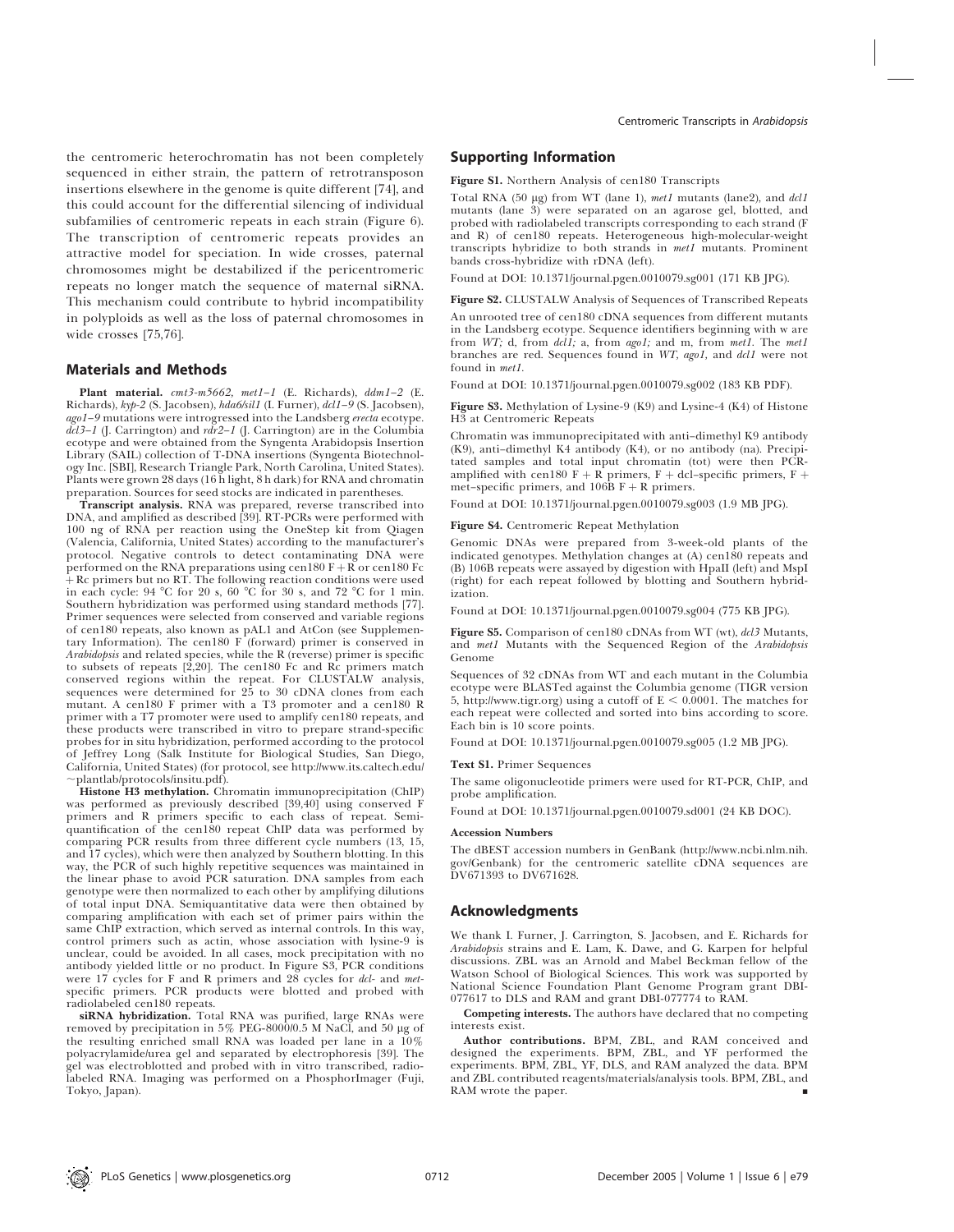#### References

- 1. Martinez-Zapater J, Estelle MA, Somerville CR (1986) A highly repeated DNA sequence in Arabidopsis thaliana. Mol Gen Genet 204: 417–423.
- 2. Hall SE, Kettler G, Preuss D (2003) Centromere satellites from Arabidopsis populations: Maintenance of conserved and variable domains. Genome Res 13: 195–205.
- 3. Thompson HL, Schmidt R, Dean C (1996) Identification and distribution of seven classes of middle-repetitive DNA in the Arabidopsis thaliana genome. Nucleic Acids Res 24: 3017–3022.
- 4. Ohzeki J, Nakano M, Okada T, Masumoto H (2002) CENP-B box is required for de novo centromere chromatin assembly on human alphoid DNA. J Cell Biol 159: 765–775.
- 5. Basu J, Stromberg G, Compitello G, Willard HF, Van Bokkelen G (2005) Rapid creation of BAC-based human artificial chromosome vectors by transposition with synthetic alpha-satellite arrays. Nucleic Acids Res 33: 587–596.
- 6. Earnshaw WC (1991) When is a centromere not a kinetochore? J Cell Sci 99 (Pt 1): 1–4.
- 7. Brown W, Tyler-Smith C (1995) Centromere activation. Trends Genet 11: 337–339.
- 8. Shelby RD, Monier K, Sullivan KF (2000) Chromatin assembly at kinetochores is uncoupled from DNA replication. J Cell Biol 151: 1113– 1118.
- 9. Ahmad K, Henikoff S (2001) Centromeres are specialized replication domains in heterochromatin. J Cell Biol 153: 101–110.
- 10. Smith MM (2002) Centromeres and variant histones: What, where, when and why? Curr Opin Cell Biol 14: 279–285.
- 11. Shelby RD, Vafa O, Sullivan KF (1997) Assembly of CENP-A into centromeric chromatin requires a cooperative array of nucleosomal DNA contact sites. J Cell Biol 136: 501–513.
- 12. Maggert KA, Karpen GH (2001) The activation of a neocentromere in Drosophila requires proximity to an endogenous centromere. Genetics 158: 1615–1628.
- 13. Amor DJ, Bentley K, Ryan J, Perry J, Wong L, et al. (2004) Human centromere repositioning ''in progress.'' Proc Natl Acad Sci U S A 101: 6542–6547.
- 14. Nakano M, Okamoto Y, Ohzeki J, Masumoto H (2003) Epigenetic assembly of centromeric chromatin at ectopic alpha-satellite sites on human chromosomes. J Cell Sci 116: 4021–4034.
- 15. Wieland G, Orthaus S, Ohndorf S, Diekmann S, Hemmerich P (2004) Functional complementation of human centromere protein A (CENP-A) by Cse4p from Saccharomyces cerevisiae. Mol Cell Biol 24: 6620–6630.
- 16. Choo KH (2000) Centromerization. Trends Cell Biol 10: 182–188.
- 17. Henikoff S, Ahmad K, Malik HS (2001) The centromere paradox: Stable inheritance with rapidly evolving DNA. Science 293: 1098–1102.
- 18. Attwood JT, Yung RL, Richardson BC (2002) DNA methylation and the regulation of gene transcription. Cell Mol Life Sci 59: 241–257.
- 19. Bender J (2004) Chromatin-based silencing mechanisms. Curr Opin Plant Biol 7: 521–526.
- 20. Johnson L, Cao X, Jacobsen S (2002) Interplay between two epigenetic marks. DNA methylation and histone H3 lysine 9 methylation. Curr Biol 12: 1360–1367.
- 21. Vongs A, Kakutani T, Martienssen RA, Richards EJ (1993) Arabidopsis thaliana DNA methylation mutants. Science 260: 1926–1928.
- 22. Bannister AJ, Zegerman P, Partridge JF, Miska EA, Thomas JO, et al. (2001) Selective recognition of methylated lysine 9 on histone H3 by the HP1 chromo domain. Nature 410: 120–124.
- 23. Volpe TA, Kidner C, Hall IM, Teng G, Grewal SI, et al. (2002) Regulation of heterochromatic silencing and histone H3 lysine-9 methylation by RNAi. Science 297: 1833–1837.
- 24. Volpe T, Schramke V, Hamilton GL, White SA, Teng G, et al. (2003) RNA interference is required for normal centromere function in fission yeast. Chromosome Res 11: 137–146.
- 25. Verdel A, Jia S, Gerber S, Sugiyama T, Gygi S, et al. (2004) RNAi-mediated targeting of heterochromatin by the RITS complex. Science 303: 672–676.
- 26. Motamedi MR, Verdel A, Colmenares SU, Gerber SA, Gygi SP, et al. (2004) Two RNAi complexes, RITS and RDRC, physically interact and localize to noncoding centromeric RNAs. Cell 119: 789–802.
- 27. Bernard P, Maure JF, Partridge JF, Genier S, Javerzat JP, et al. (2001) Requirement of heterochromatin for cohesion at centromeres. Science 294: 2539–2542.
- 28. Appelgren H, Kniola B, Ekwall K (2003) Distinct centromere domain structures with separate functions demonstrated in live fission yeast cells. J Cell Sci 116: 4035–4042.
- 29. Hall IM, Noma K, Grewal SI (2003) RNA interference machinery regulates chromosome dynamics during mitosis and meiosis in fission yeast. Proc Natl Acad Sci U S A 100: 193–198.
- 30. Kanellopoulou C, Muljo SA, Kung AL, Ganesan S, Drapkin R, et al. (2005) Dicer-deficient mouse embryonic stem cells are defective in differentiation and centromeric silencing. Genes Dev 19: 489–501.
- 31. Pal-Bhadra M, Leibovitch BA, Gandhi SG, Rao M, Bhadra U, et al. (2004) Heterochromatic silencing and HP1 localization in Drosophila are dependent on the RNAi machinery. Science 303: 669–672.
- 32. Fukagawa T, Nogami M, Yoshikawa M, Ikeno M, Okazaki T, et al. (2004)

Dicer is essential for formation of the heterochromatin structure in vertebrate cells. Nat Cell Biol 6: 784–791.

- 33. Sullivan BA, Karpen GH (2004) Centromeric chromatin exhibits a histone modification pattern that is distinct from both euchromatin and heterochromatin. Nat Struct Mol Biol 11: 1076–1083.
- 34. Bhatt AM, Lister C, Page T, Fransz P, Findlay K, et al. (1999) The DIF1 gene of Arabidopsis is required for meiotic chromosome segregation and belongs to the REC8/RAD21 cohesin gene family. Plant J 19: 463–472.
- 35. Gaudin V, Libault M, Pouteau S, Juul T, Zhao G, et al. (2001) Mutations in LIKE HETEROCHROMATIN PROTEIN 1 affect flowering time and plant architecture in Arabidopsis. Development 128: 4847–4858.
- 36. Tamaru H, Selker EU (2001) A histone H3 methyltransferase controls DNA methylation in Neurospora crassa. Nature 414: 277–283.
- 37. Jackson JP, Lindroth AM, Cao X, Jacobsen SE (2002) Control of CpNpG DNA methylation by the KRYPTONITE histone H3 methyltransferase. Nature 416: 556–560.
- 38. Lehnertz B, Ueda Y, Derijck AA, Braunschweig U, Perez-Burgos L, et al. (2003) Suv39h-mediated histone H3 lysine 9 methylation directs DNA methylation to major satellite repeats at pericentric heterochromatin. Curr Biol 13: 1192–1200.
- 39. Lippman Z, May B, Yordan C, Singer T, Martienssen R (2003) Distinct mechanisms determine transposon inheritance and methylation via small interfering RNA and histone modification. PLoS Biol 1: e67. DOI: 10.1371/ journal.pbio.0000067.
- 40. Gendrel AV, Lippman Z, Yordan C, Colot V, Martienssen RA (2002) Dependence of heterochromatic histone H3 methylation patterns on the Arabidopsis gene DDM1. Science 297: 1871–1873.
- 41. Soppe WJ, Jasencakova Z, Houben A, Kakutani T, Meister A, et al. (2002) DNA methylation controls histone H3 lysine 9 methylation and heterochromatin assembly in Arabidopsis. EMBO J 21: 6549–6559.
- 42. Lindroth AM, Cao X, Jackson JP, Zilberman D, McCallum CM, et al. (2001) Requirement of CHROMOMETHYLASE3 for maintenance of CpXpG methylation. Science 292: 2077–2080.
- 43. Bartee L, Malagnac F, Bender J (2001) Arabidopsis cmt3 chromomethylase mutations block non-CG methylation and silencing of an endogenous gene. Genes Dev 15: 1753–1758.
- 44. Malagnac F, Bartee L, Bender J (2002) An Arabidopsis SET domain protein required for maintenance but not establishment of DNA methylation. EMBO J 21: 6842–6852.
- 45. Zilberman D, Cao X, Jacobsen SE (2003) ARGONAUTE4 control of locusspecific siRNA accumulation and DNA and histone methylation. Science 299: 716–719.
- 46. Aufsatz W, Mette MF, Matzke AJ, Matzke M (2004) The role of MET1 in RNA-directed de novo and maintenance methylation of CG dinucleotides. Plant Mol Biol 54: 793–804.
- 47. Chan SW, Zilberman D, Xie Z, Johansen LK, Carrington JC, et al. (2004) RNA silencing genes control de novo DNA methylation. Science 303: 1336.
- 48. Gasciolli V, Mallory AC, Bartel DP, Vaucheret H (2005) Partially redundant functions of Arabidopsis DICER-like enzymes and a role for DCL4 in producing trans-acting siRNAs. Curr Biol 15: 1494–1500.
- 49. Heslop-Harrison JS, Murata M, Ogura Y, Schwarzacher T, Motoyoshi F (1999) Polymorphisms and genomic organization of repetitive DNA from centromeric regions of Arabidopsis chromosomes. Plant Cell 11: 31–42.
- 50. Schueler MG, Higgins AW, Rudd MK, Gustashaw K, Willard HF (2001) Genomic and genetic definition of a functional human centromere. Science 294: 109–115.
- 51. Schramke V, Allshire R (2003) Hairpin RNAs and retrotransposon LTRs
- effect RNAi and chromatin-based gene silencing. Science 301: 1069–1074. 52. Saze H, Scheid OM, Paszkowski J (2003) Maintenance of CpG methylation is essential for epigenetic inheritance during plant gametogenesis. Nat Genet 34: 65–69.
- 53. Fransz P, Armstrong S, Alonso-Blanco C, Fischer TC, Torres-Ruiz RA, et al. (1998) Cytogenetics for the model system Arabidopsis thaliana. Plant J 13: 867–876.
- 54. Aufsatz W, Mette MF, van der Winden J, Matzke M, Matzke AJ (2002) HDA6, a putative histone deacetylase needed to enhance DNA methylation induced by double-stranded RNA. EMBO J 21: 6832–6841.
- 55. Reinhart BJ, Bartel DP (2002) Small RNAs correspond to centromere heterochromatic repeats. Science 297: 1831.
- 56. Verdel A, Moazed D (2005) RNAi-directed assembly of heterochromatin in fission yeast. FEBS Lett 579: 5872–5878.
- 57. Li F, Goto DB, Zaratiegui M, Tang X, Martienssen R, et al. (2005) Two novel proteins, Dos1 and Dos2, interact with Rik1 to regulate heterochromatic RNA interference and histone modification. Curr Biol 15: 1448–1457.
- 58. Xie Z, Johansen LK, Gustafson AM, Kasschau KD, Lellis AD, et al. (2004) Genetic and functional diversification of small RNA pathways in plants. PLoS Biol 2: e104. DOI: 10.1371/journal.pbio.0020104.
- 59. Vazquez F, Vaucheret H, Rajagopalan R, Lepers C, Gasciolli V, et al. (2004) Endogenous trans-acting siRNAs regulate the accumulation of Arabidopsis mRNAs. Mol Cell 16: 69–79.
- 60. Allen E, Xie Z, Gustafson AM, Carrington JC (2005) microRNA-directed phasing during trans-acting siRNA biogenesis in plants. Cell 121: 207–221.
- 61. Pidoux A, Mellone B, Allshire R (2004) Analysis of chromatin in fission yeast. Methods 33: 252–259.
- 62. Luo S, Preuss D (2003) Strand-biased DNA methylation associated with